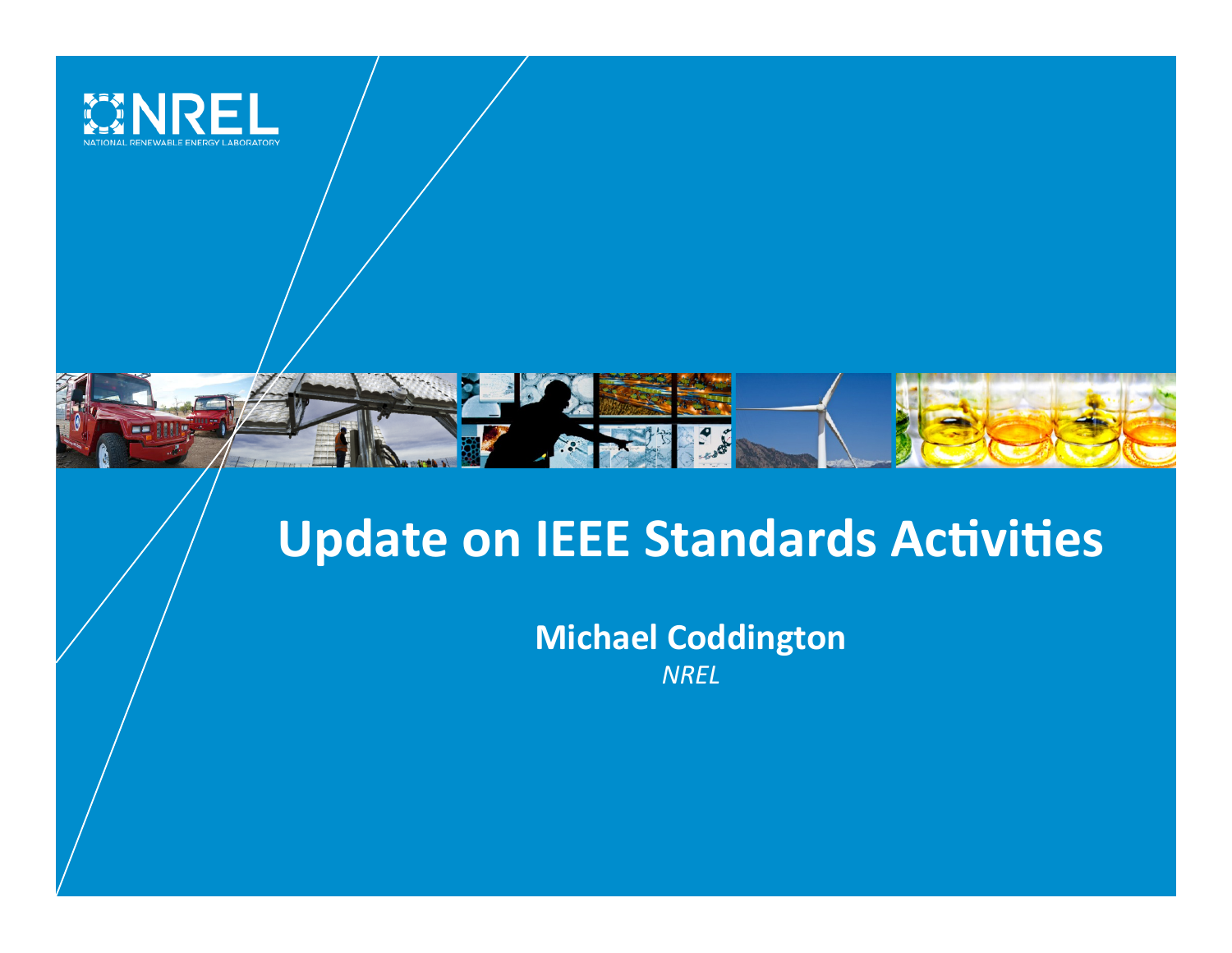# **IEEE P1547.7**

Draft Guide to Conducting Distribution Impact Studies for Distributed Resource Interconnection

### Overview of the Standard

- Methodology for when distribution system impact studies are appropriate, what data is required, how the studies are performed, and how the study results are evaluated
- In the absence of such guidelines, the necessity and extent of DR interconnection impact studies has been widely and inconsistently defined and applied
- Ballot was approved earlier this year, with comments being addressed.
- Mar '13 ballot approval (94% affirmation, 200 balloters)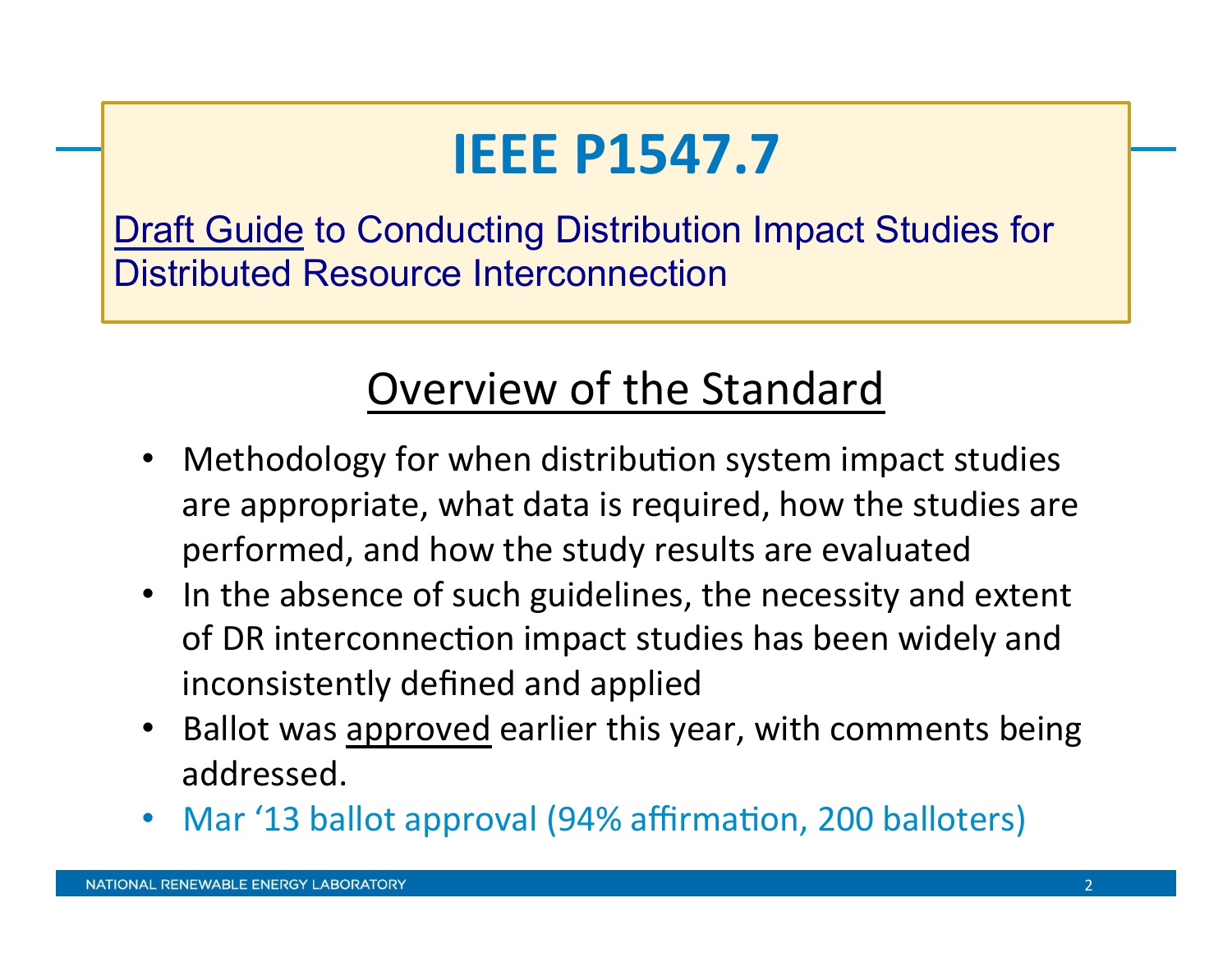## **IEEE P1547.8**

Recommended Practice to Expand The Usefulness and Utilization of IEEE Std 1547

#### Overview of the Standard

- Guide will reflect current IEEE 1547 clauses
- Focus on feeders with high saturation of DG
- Intent is to make DG systems "Utility-Friendly"
- Solutions should incorporate advanced inverter functionality
- Full draft for working group review (Aug 2013)
- Likely roadmap for next revision of IEEE 1547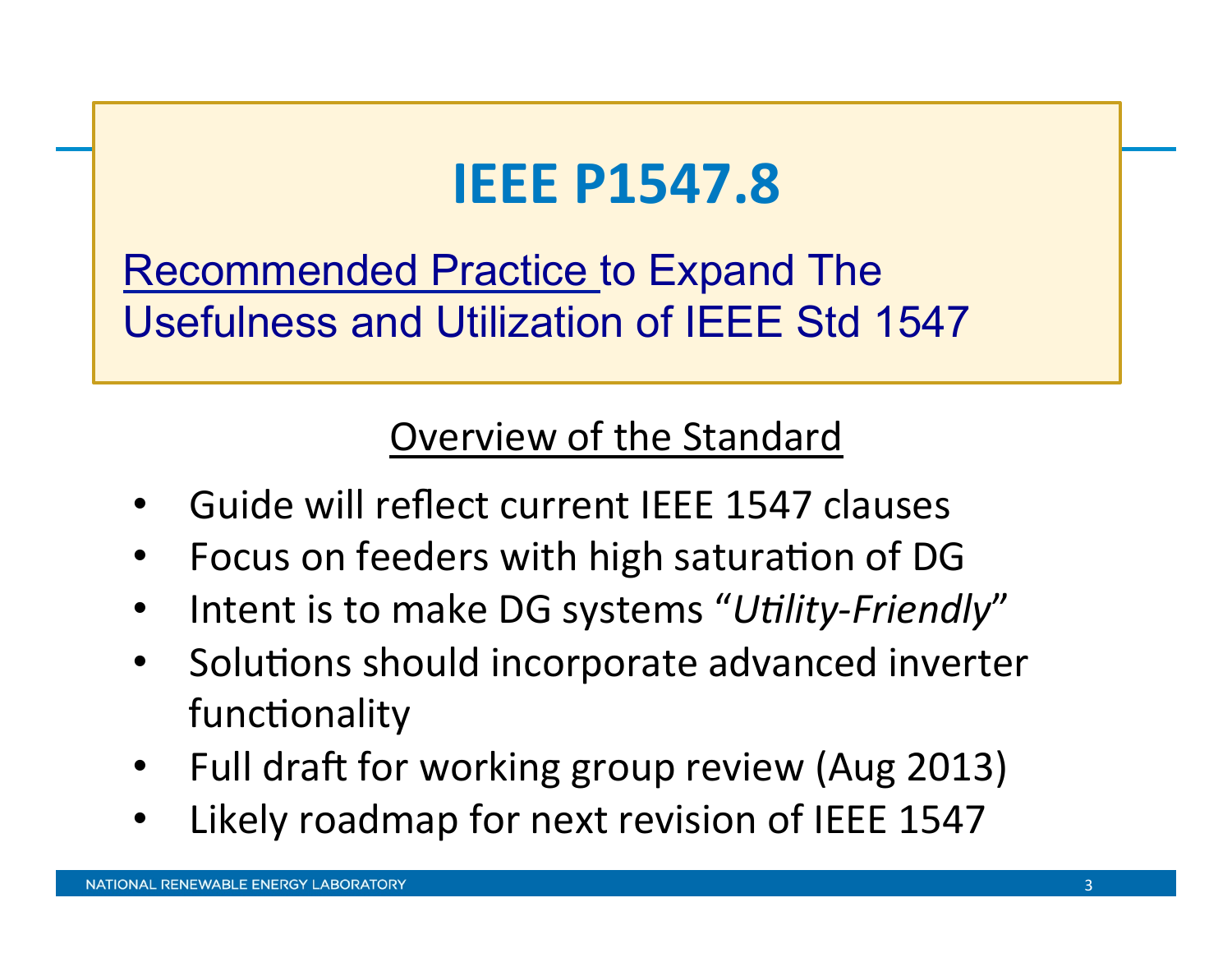## **IEEE P1547a**

**Amendment 1 to IEEE 1547** - Limited to establishing updates to voltage regulation and response to area electric power systems abnormal conditions of voltage and frequency

• Voltage Regulation (Volt/VAR)

Coordination with and approval of, the area EPS and DR operators, shall be required for the DR to actively participate to regulate the voltage by changes of real and reactive power

• Response to abnormal frequency (FRT)

Time trip settings to be adjustable and coordinated between utilities and system integrators

- Response to abnormal voltage (VRT) Time trip settings to be adjustable and coordinated between utilities and system integrators
- *To be balloted summer 2013*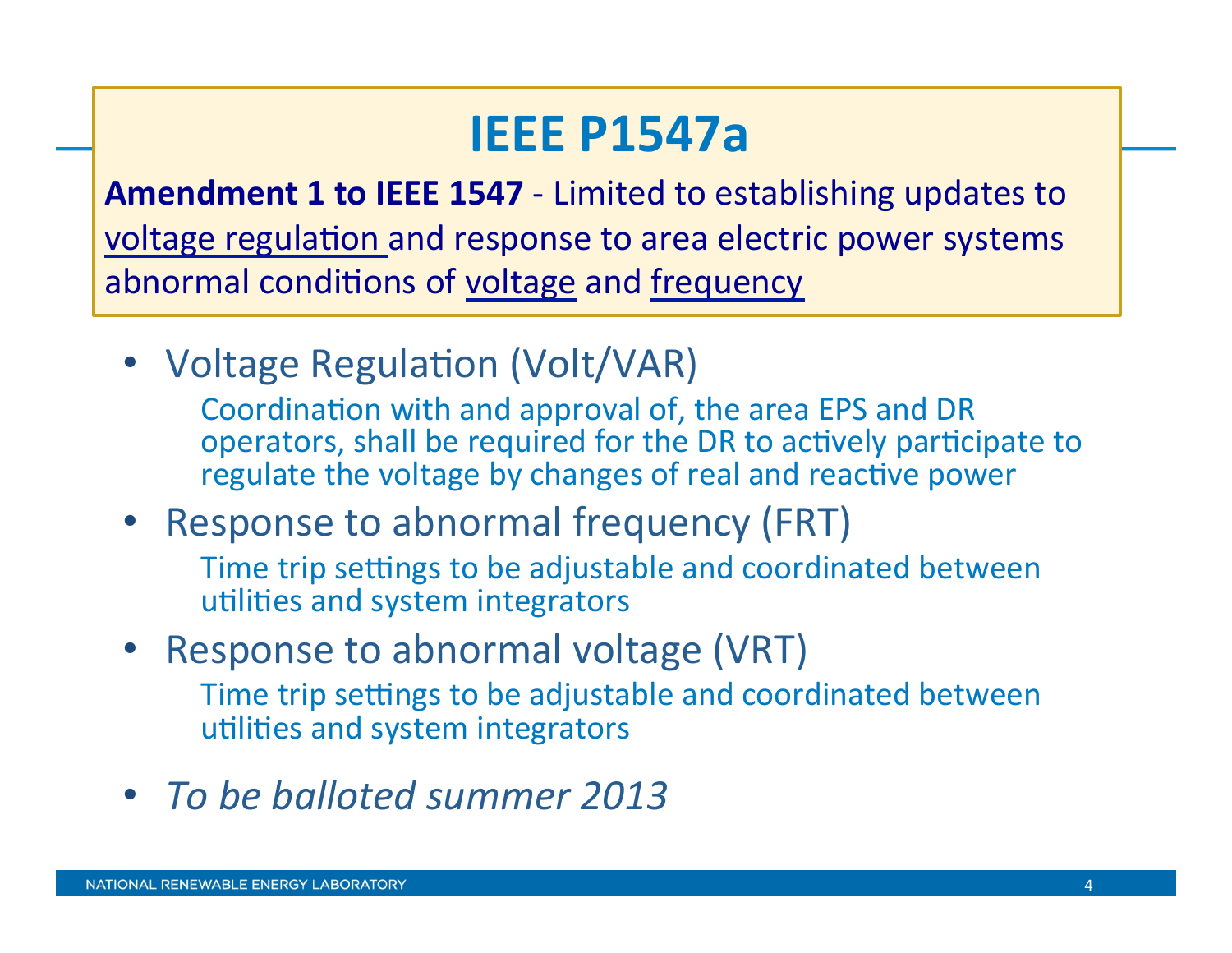## **IEEE P1547.1a**

Amendment 1 to IEEE 1547.1

#### **Overview**

- PAR should be submitted Summer of 2013
- Goal is to update IEEE 1547.1 to accommodate new Standard IEEE 1547a
- UL 1741 will be harmonized with this Standard
- More information will be available at IEEE SCC21 web page with discussion at next meeting in San Francisco (August 13-16, 2013)